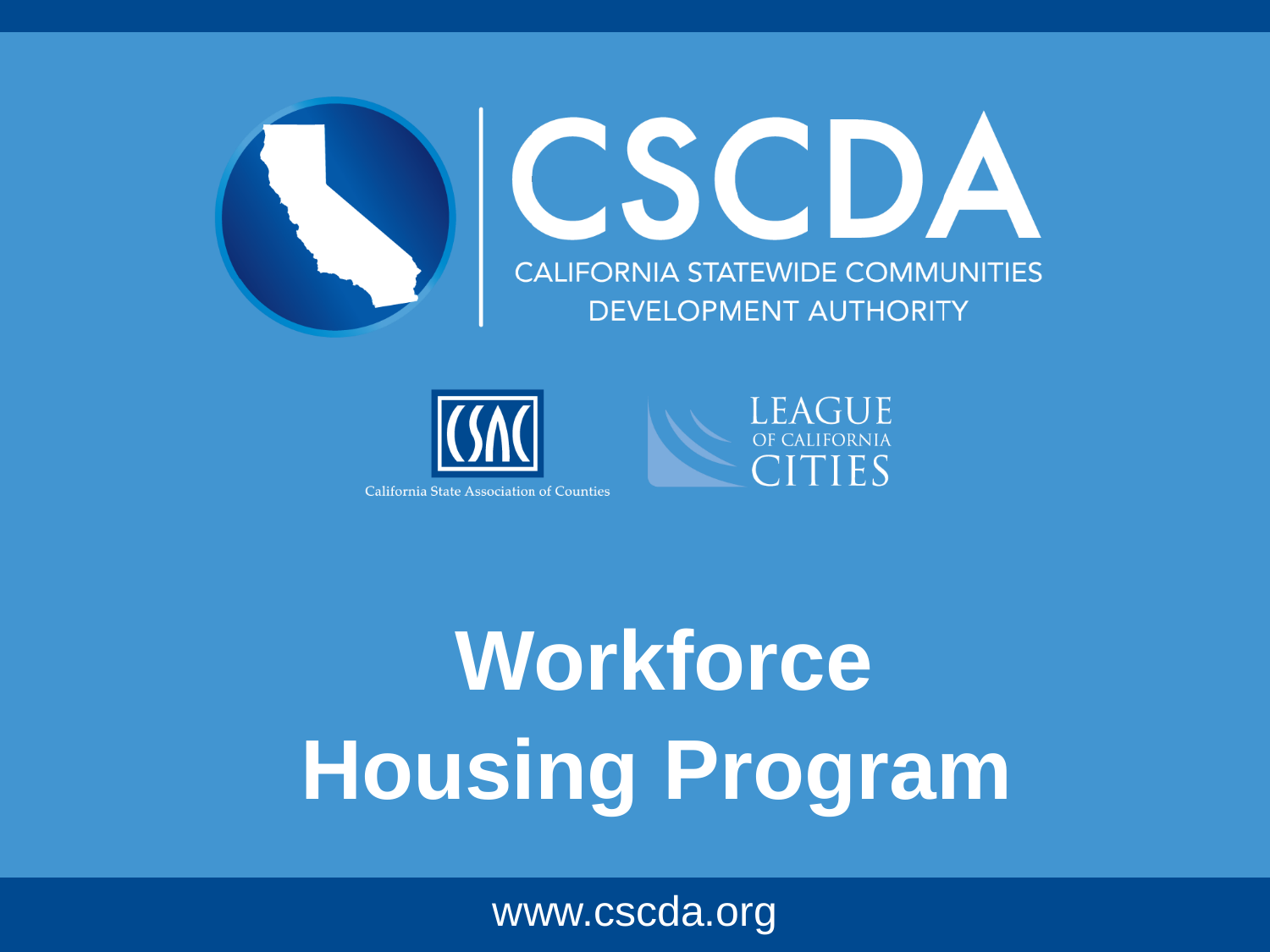

**The California Statewide Communities Development Authority (CSCDA) was created in 1988 by the League of California Cities and California State Association of Counties, under California's Joint Exercise of Powers Act, to provide California's local governments with an effective tool for the timely financing of community-based public benefit projects.**

About CSCDA:

- 533 cities, counties and special districts are members to CSCDA.
- CSCDA helps local governments build community infrastructure, provide affordable housing, create jobs, and make access available to quality healthcare.
- CSCDA has issued more than \$65 billion in bonds for local governments throughout California.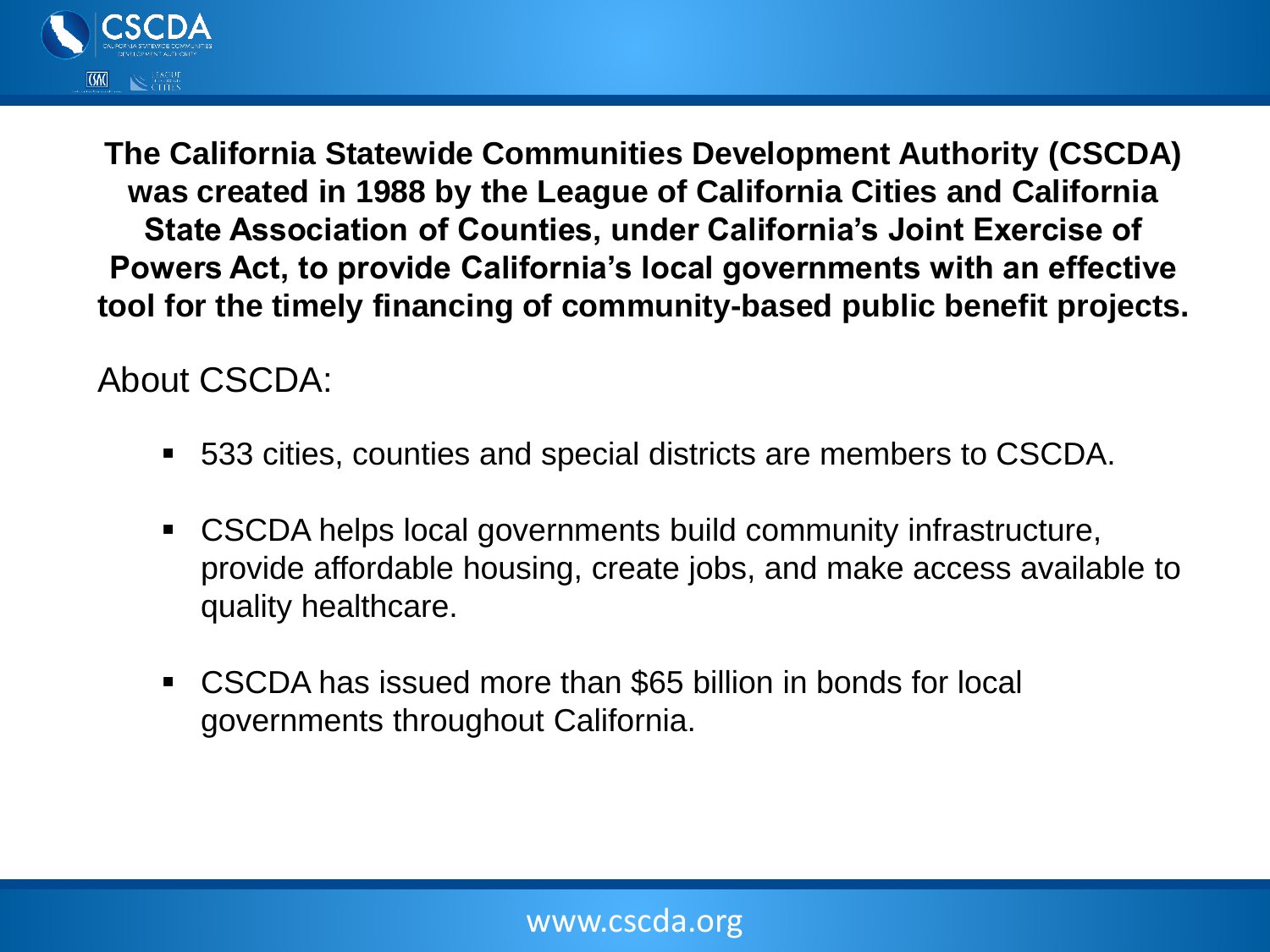

- CSCDA is a leader in providing affordable housing and has financed the construction or preservation of nearly 100,000 affordable units throughout California.
- Affordable housing is typically financed with a combination of private activity bonds, low-income housing tax credits, and other state or local funding, but these subsidies are generally limited to projects that restrict units for residents earning less than 60% to 80% of the area median income (AMI).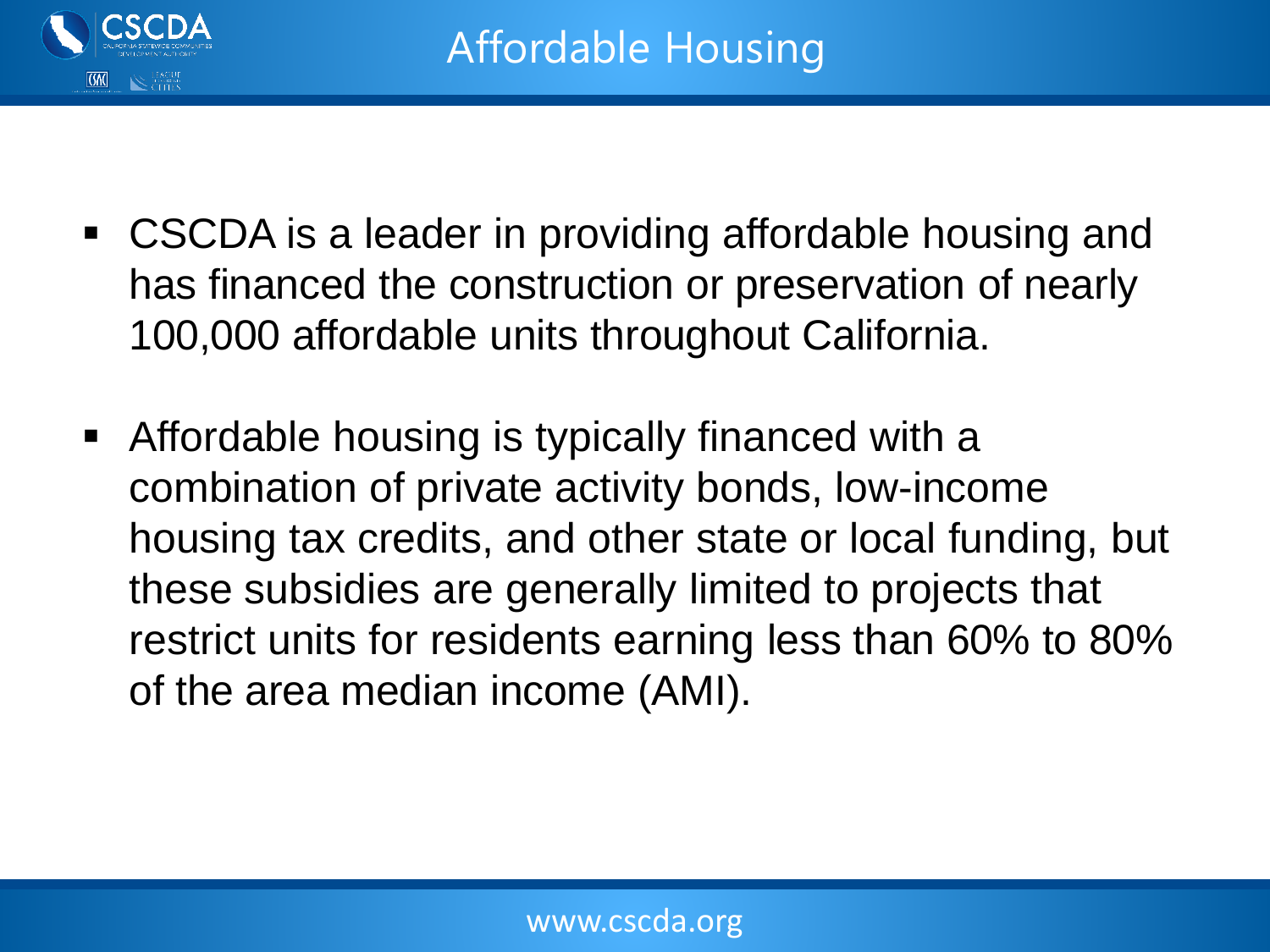

- California has a significant shortage of available workforce housing for the "missing middle", individuals and families that earn too much to qualify for traditional affordable housing, but not enough to afford market rate rents in the communities where they work.
- Workforce housing (also known as middle-income or moderate-income housing) is housing for individuals and families typically earning between 80% and 120% AMI, including healthcare workers, first responders, teachers and government employees.
- Unfortunately, workforce housing for the "missing middle" is not eligible for tax credits, private activity bonds or most other federal, state or local government subsidies.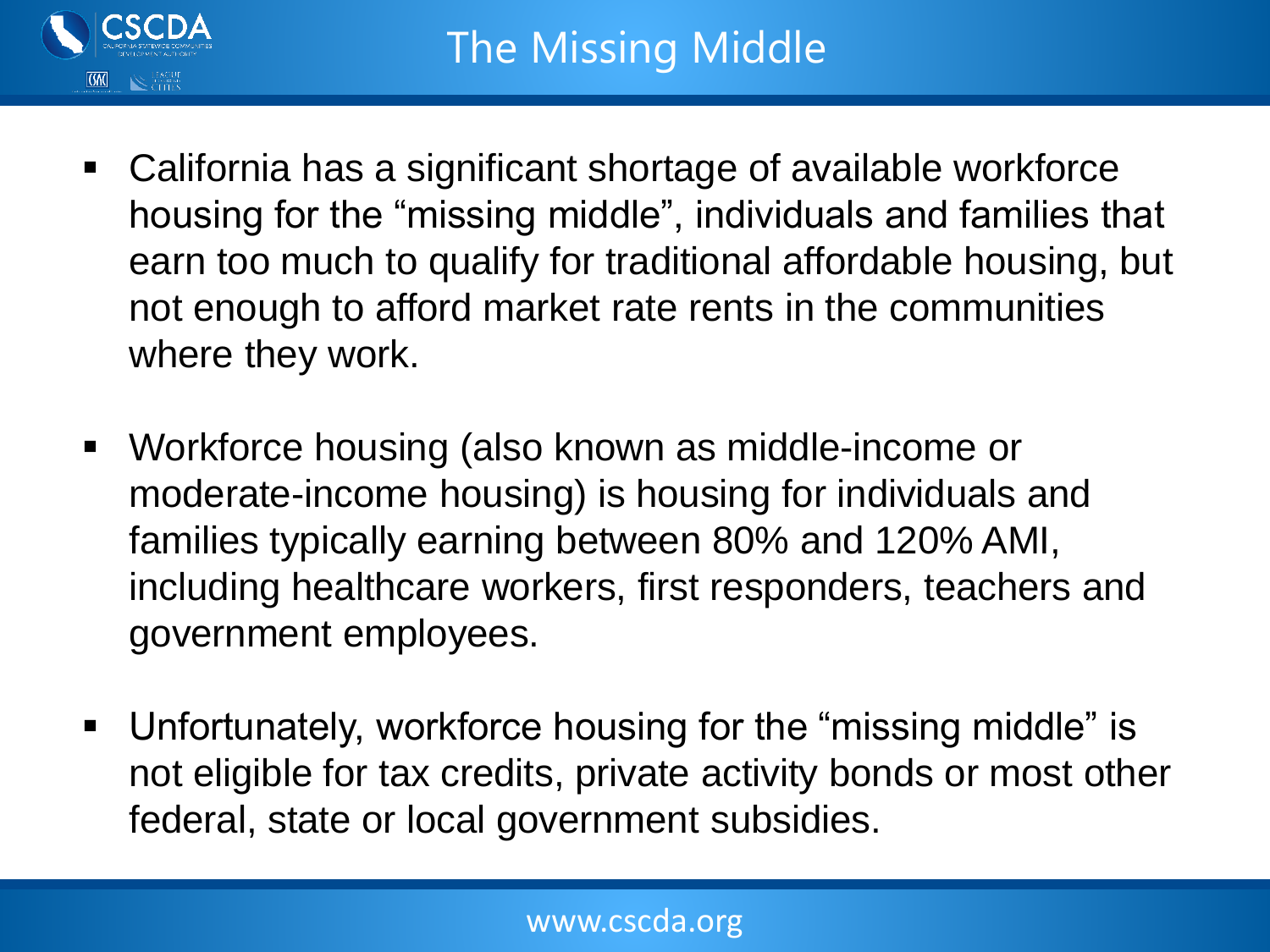

- CSCDA (via its affiliate joint powers authority) acquires new or existing multifamily housing properties and records a regulatory agreement restricting rents, rent increases, and occupancy for residents earning between 80% and 120% AMI.
- All properties are 100% financed with CSCDA issued taxexempt governmental bonds (no equity or other public subsidies are required).
- The City enters into a Public Benefit Agreement whereby the City (along with the county and school district) receive all surplus revenue when a property is sold or refinanced.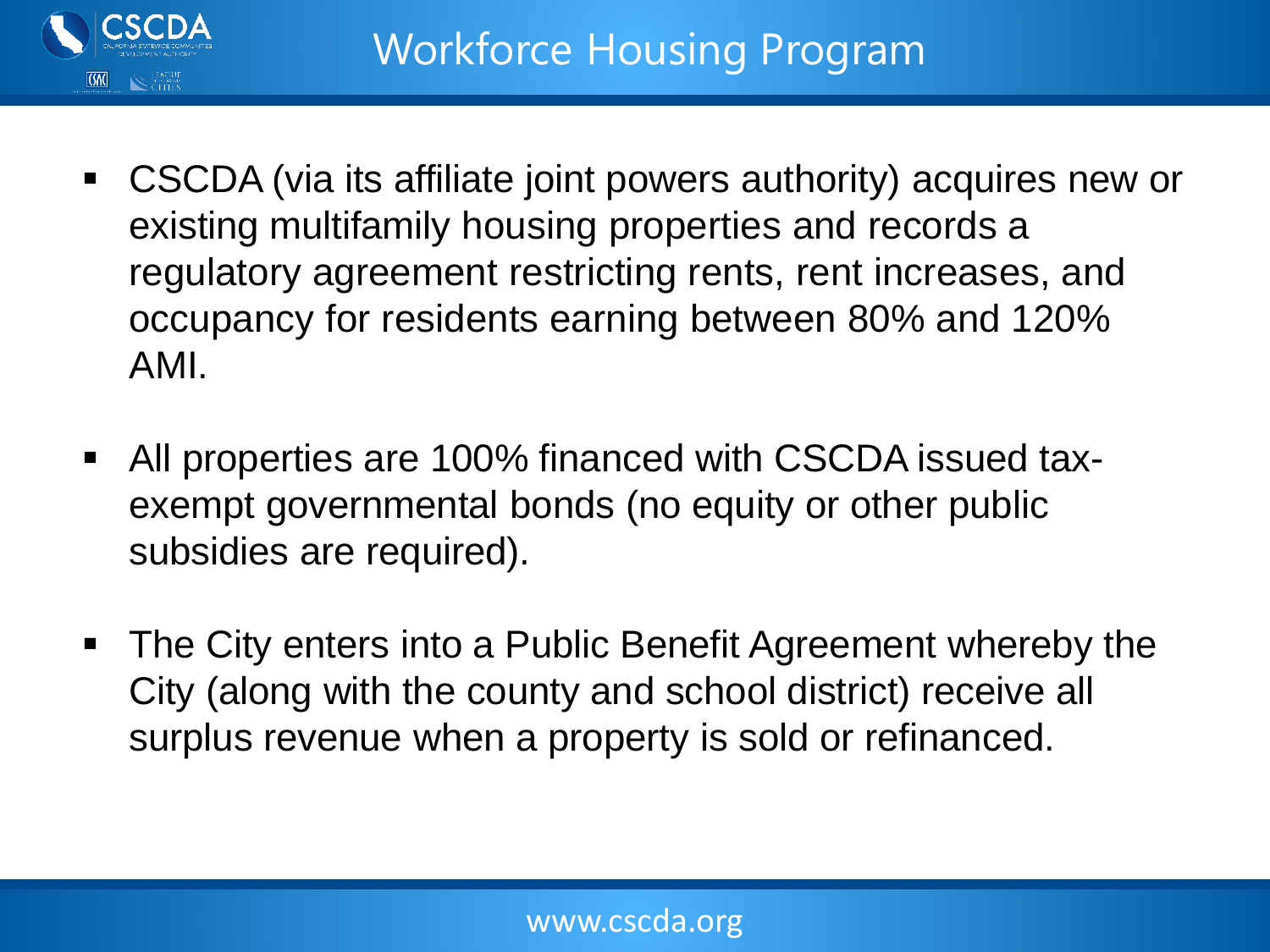

- **City Council Adopts One Single Resolution:** 
	- ➢ City Becomes Associate Member of CSCDA Community Improvement Authority (CSCDA's Affiliate JPA).
	- ➢ City Acknowledges CSCDA's Issuance of Bonds for Eligible Projects.
	- ➢ City Agrees to Receive Surplus Revenue.
- The City incurs no fees, costs, liability or administrative responsibilities in connection with the program or individual projects.